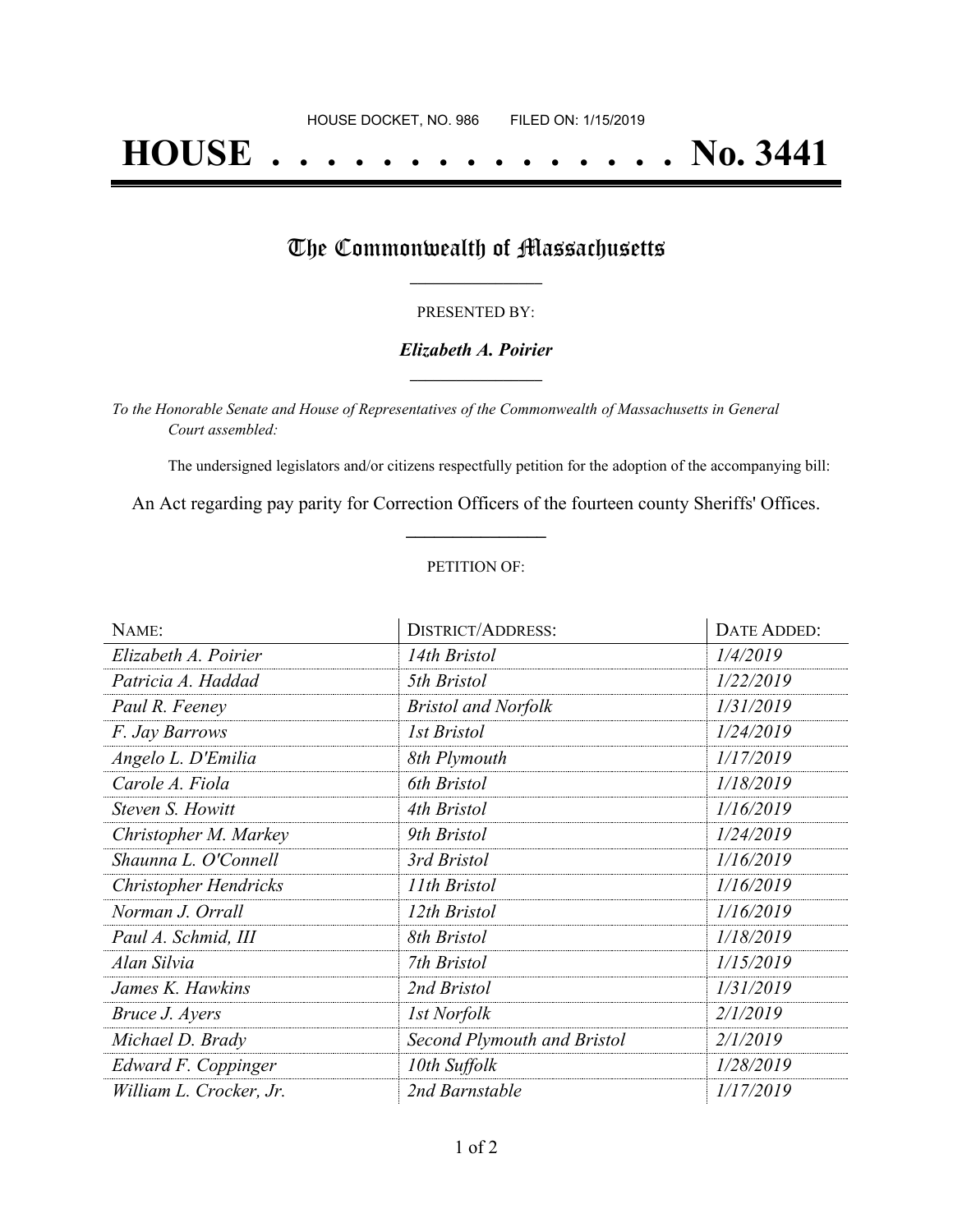| David F. DeCoste       | 5th Plymouth                                   | 1/24/2019 |
|------------------------|------------------------------------------------|-----------|
| Viriato M. deMacedo    | Plymouth and Barnstable                        | 1/18/2019 |
| <b>Shawn Dooley</b>    | 9th Norfolk                                    | 1/17/2019 |
| Peter J. Durant        | 6th Worcester                                  | 1/18/2019 |
| Kimberly N. Ferguson   | 1st Worcester                                  | 1/23/2019 |
| Susan Williams Gifford | 2nd Plymouth                                   | 1/17/2019 |
| Anne M. Gobi           | Worcester, Hampden, Hampshire and<br>Middlesex | 1/31/2019 |
| Sheila C. Harrington   | <b>1st Middlesex</b>                           | 1/25/2019 |
| Stephan Hay            | 3rd Worcester                                  | 1/17/2019 |
| Natalie M. Higgins     | 4th Worcester                                  | 2/1/2019  |
| Randy Hunt             | 5th Barnstable                                 | 1/22/2019 |
| Hannah Kane            | 11th Worcester                                 | 1/30/2019 |
| Patrick Joseph Kearney | 4th Plymouth                                   | 2/1/2019  |
| Marc T. Lombardo       | 22nd Middlesex                                 | 1/24/2019 |
| Joseph D. McKenna      | 18th Worcester                                 | 1/29/2019 |
| Michael O. Moore       | <b>Second Worcester</b>                        | 1/30/2019 |
| David K. Muradian, Jr. | 9th Worcester                                  | 1/17/2019 |
| Mathew J. Muratore     | 1st Plymouth                                   | 1/22/2019 |
| James M. Murphy        | 4th Norfolk                                    | 2/1/2019  |
| Michael J. Rodrigues   | <b>First Bristol and Plymouth</b>              | 1/23/2019 |
| Michael J. Soter       | 8th Worcester                                  | 1/16/2019 |
| Thomas M. Stanley      | 9th Middlesex                                  | 1/28/2019 |
| Bruce E. Tarr          | <b>First Essex and Middlesex</b>               | 1/31/2019 |
| Dean A. Tran           | Worcester and Middlesex                        | 1/30/2019 |
| Paul F. Tucker         | 7th Essex                                      | 1/24/2019 |
| John C. Velis          | 4th Hampden                                    | 1/31/2019 |
| David T. Vieira        | 3rd Barnstable                                 | 2/1/2019  |
| Timothy R. Whelan      | 1st Barnstable                                 | 1/16/2019 |
| Donald H. Wong         | 9th Essex                                      | 1/30/2019 |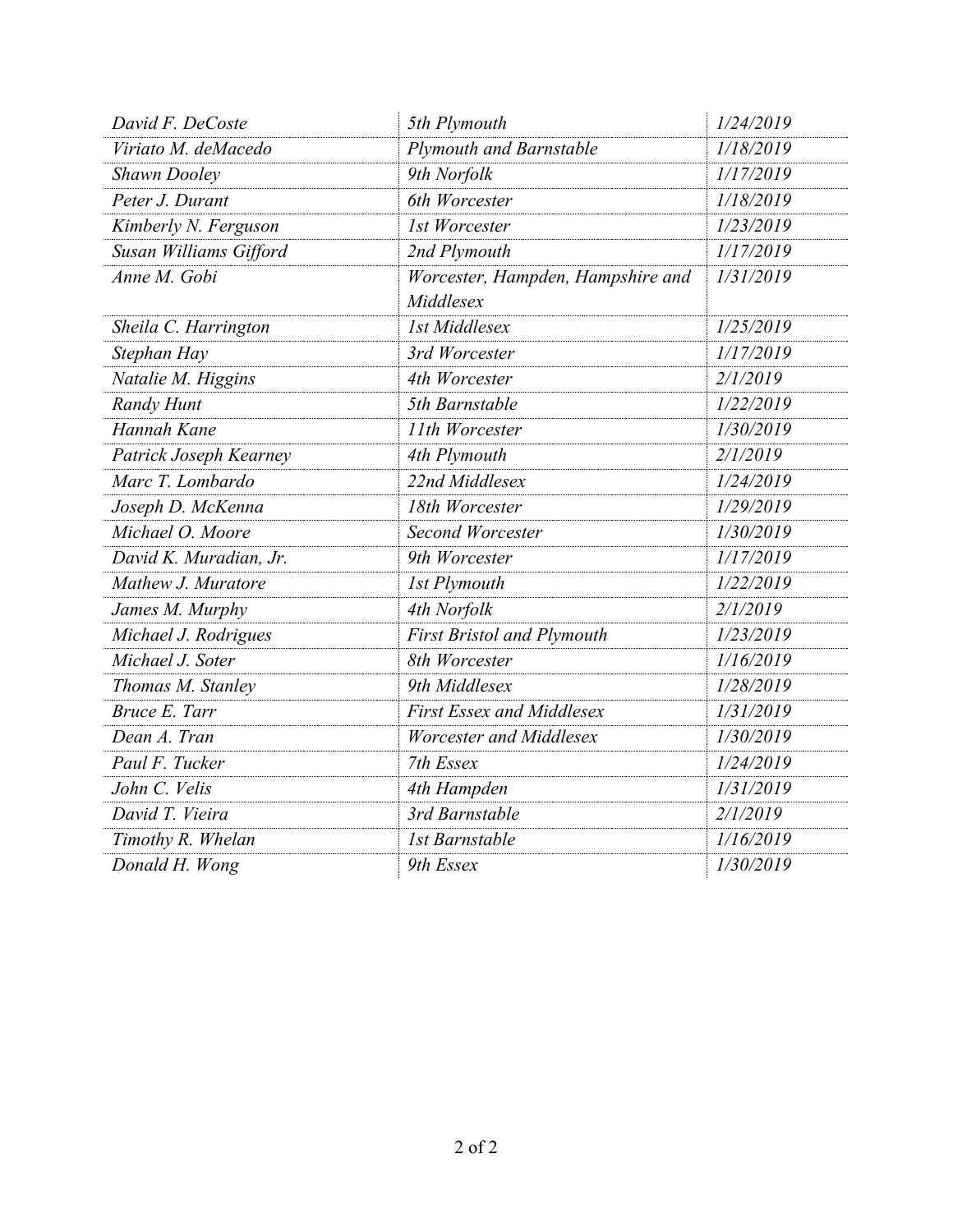## **HOUSE . . . . . . . . . . . . . . . No. 3441**

By Mrs. Poirier of North Attleborough, a petition (accompanied by bill, House, No. 3441) of Elizabeth A. Poirier and others that correction officers of county sheriffs' offices use the same pay scale and rates as correction officers employed by the Department of Correction. The Judiciary.

## The Commonwealth of Massachusetts

**In the One Hundred and Ninety-First General Court (2019-2020) \_\_\_\_\_\_\_\_\_\_\_\_\_\_\_**

**\_\_\_\_\_\_\_\_\_\_\_\_\_\_\_**

An Act regarding pay parity for Correction Officers of the fourteen county Sheriffs' Offices.

Be it enacted by the Senate and House of Representatives in General Court assembled, and by the authority *of the same, as follows:*

1 Section 17 of Chapter 37 of the General Laws, as appearing in the 2016 Official Edition,

2 is hereby amended by inserting the following:-

- 3 The Corrections Officers working in the fourteen (14) Sheriffs' Offices throughout the
- 4 Commonwealth of Massachusetts shall be paid according to the same pay scale and rates as
- 5 Corrections Officers employed by the Massachusetts Department of Corrections.
- 6 "Corrections Officer" for the purposes of this legislation shall be defined as: "Corrections

7 Officer" of a County Correctional Facility shall mean security officer of a Sheriff's Office who is

- 8 either responsible for the direct care and custody of inmates, detainees, or patients as well as
- 9 those security personnel who either supervise or train those security officers.